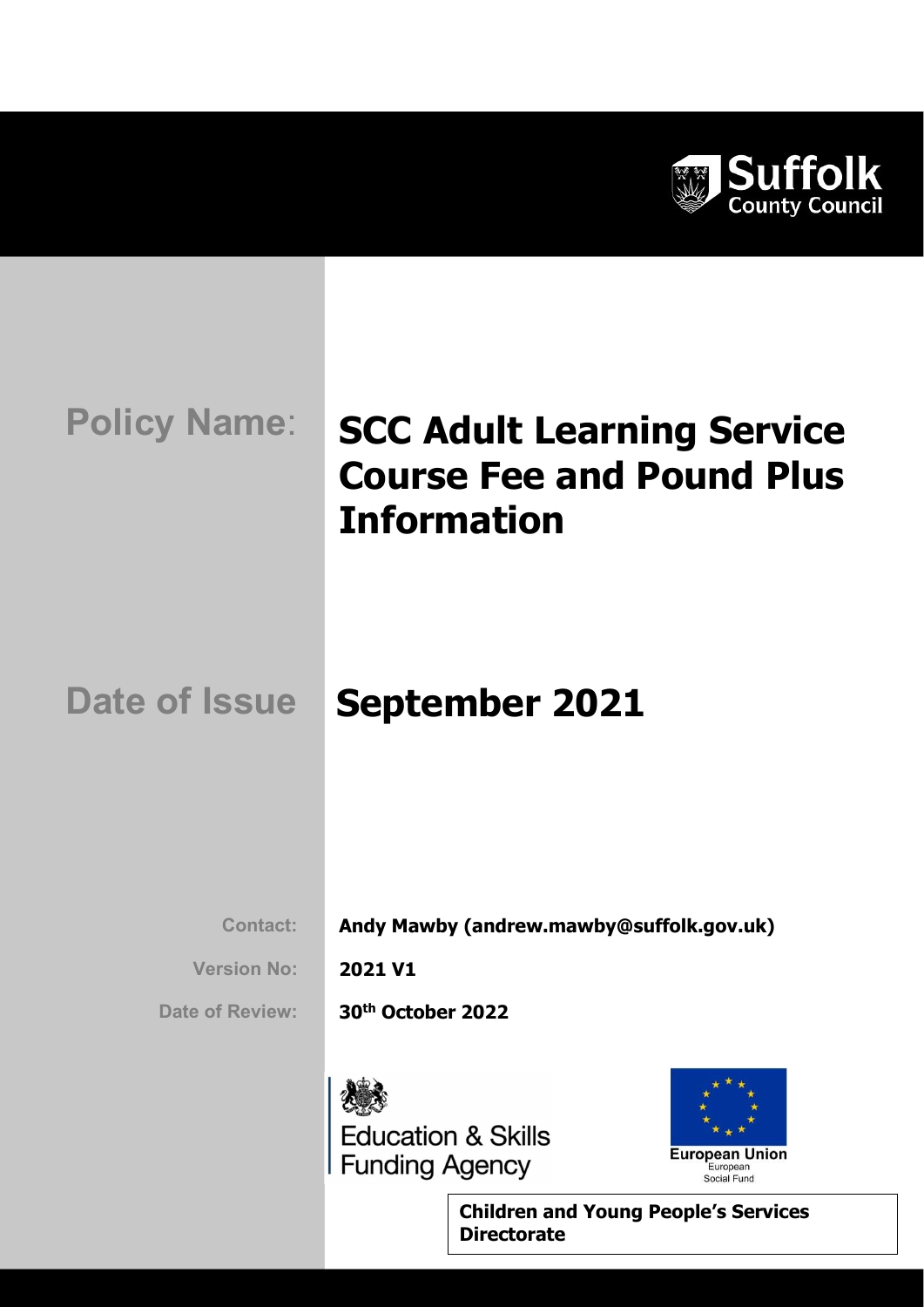## 1. Introduction

Suffolk County Council Adult Learning Service is grant funded from the Education and Skills Funding Agency (ESFA) and in accordance with the conditions of this grant the service will:

- Maximise access to adult skills and community learning for adults.
- Focus public funding on people who are disadvantaged and least likely to participate.
- Collect fee income from people who can afford to pay and use where possible to

extend provision to those who cannot.

- Recognise and monitor 'Pound Plus' income
- Provide a service that maximises value for money and maintains the high quality.

### 2. Pound Plus

Pound Plus refers to additional income generated by providers over and above core income from the ESFA's Adult Education Budget. It is a term used to describe how learning providers can show how they are maximising the value of public investment.

Suffolk County Council subcontracts 100% of delivery to locally based ACL providers and will monitor the effectiveness of Pound Plus as part of the Services Quality Assurance Framework to assess the following:

- Value of course fee income
- Value of increased income from external grants or other funding
- Added value of the use of volunteers
- Contributions in kind from the council and community partners
- The rationalisation, enhancement and re-focusing of the curriculum offer
- Value of using community buildings and or sharing premises
- Social impact of learning on the wider community such as health, wellbeing, and employability
- Other measurable indicators that are developed.

Suffolk County Council will evidence answers from the following questions:

- What other funding can we lever in?
- What resources in kind can we source?
- How can the Service grow the pound plus value through the next academic year?

Results will be recorded in the Self-Assessment Report 2021-2022.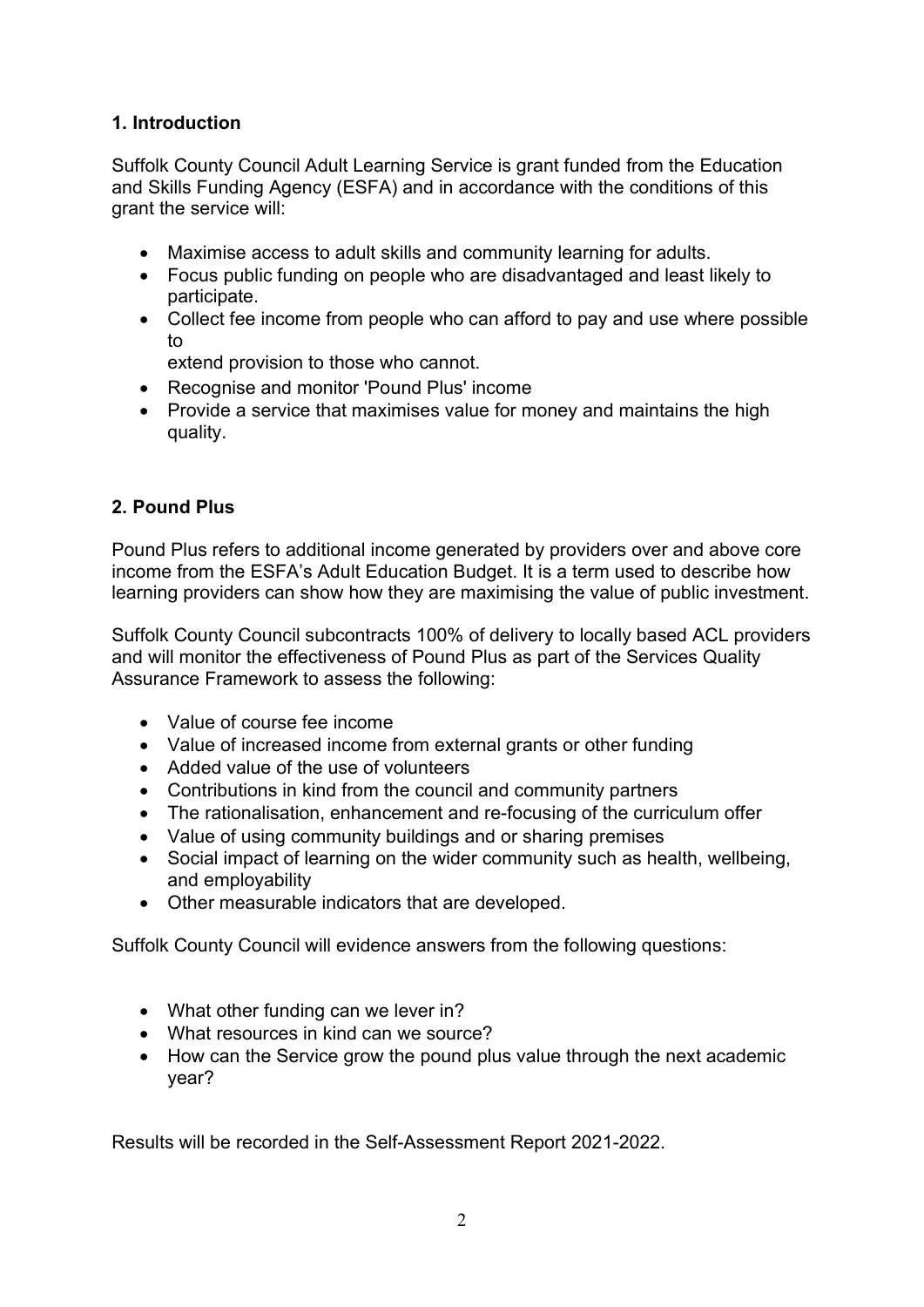This fees contributions policy applies to all learning provided by our main subcontractor Realise Futures Learning and Development under all funding streams for learning starting on or after 1<sup>st</sup> August 2021. Other subcontractors follow this model.

| <b>Fee/Contribution</b><br>Category                                                                                                             | <b>Learner Status</b>                                                                                                                                                                                                                                                                                                                                                                                                                 | <b>Fee/Contribution Payable</b>                                                                                                                     |  |  |
|-------------------------------------------------------------------------------------------------------------------------------------------------|---------------------------------------------------------------------------------------------------------------------------------------------------------------------------------------------------------------------------------------------------------------------------------------------------------------------------------------------------------------------------------------------------------------------------------------|-----------------------------------------------------------------------------------------------------------------------------------------------------|--|--|
| Fee Banding Code: D<br>Description and Example Learning Aims: Get Ready for English, Maths and/or ESOL                                          |                                                                                                                                                                                                                                                                                                                                                                                                                                       |                                                                                                                                                     |  |  |
| Full Cost #                                                                                                                                     | <b>All Learners</b>                                                                                                                                                                                                                                                                                                                                                                                                                   | No fee                                                                                                                                              |  |  |
| Fee Banding Code: E<br><b>Description and Example Learning Aims: ESOL</b>                                                                       |                                                                                                                                                                                                                                                                                                                                                                                                                                       |                                                                                                                                                     |  |  |
|                                                                                                                                                 | Learner receives Jobseeker's Allowance (JSA), (including NI credits only)                                                                                                                                                                                                                                                                                                                                                             |                                                                                                                                                     |  |  |
|                                                                                                                                                 | Learner receives Employment and Support Allowance (ESA)                                                                                                                                                                                                                                                                                                                                                                               |                                                                                                                                                     |  |  |
| Fully Funded +                                                                                                                                  | Learner receives Universal Credit, and their take-home pay from<br>employment (disregarding benefits) is less than:<br>£345 a month (learner is sole adult in their benefit claim) or<br>£552 a month (learner has a joint benefit claim with their partner)                                                                                                                                                                          |                                                                                                                                                     |  |  |
| <b>Fully Funded</b><br>(provider<br>discretion) +                                                                                               | Learner receives a relevant state benefit<br>AND learner wants to be employed or progress into more sustainable<br>employment<br>AND the learning is directly relevant to their employment prospects<br>AND learner's take-home pay from employment (disregarding benefits) is<br>less than:<br>£345 a month (learner is sole adult in their benefit claim) or<br>£552 a month (learner has a joint benefit claim with their partner) | No course or accreditation<br>fee, subject to evidence of<br>salary where required. We<br>also reserve the right to<br>request evidence of benefits |  |  |
| <b>Fully Funded</b><br>(low wage) +                                                                                                             | Learner is employed, or self-employed<br>AND is eligible for co-funding<br>AND earns less than £17,374.50 annual gross salary<br>AND shows proof of their low wage                                                                                                                                                                                                                                                                    |                                                                                                                                                     |  |  |
| Co-funded +                                                                                                                                     | All other eligible learners, who do not meet the criteria for full funding<br>above, including:<br>Learner is working and earns above the threshold amounts listed above<br>Learner is not working but is not claiming a relevant state benefit                                                                                                                                                                                       | Learner pays a contribution<br>of £4.50 per hour towards<br>the cost of their learning<br>plus any accreditation fee                                |  |  |
| Full Cost #                                                                                                                                     | Any learner not eligible for ESFA funding                                                                                                                                                                                                                                                                                                                                                                                             | £10 per hour plus any<br>accreditation fee                                                                                                          |  |  |
| Description and Example Learning Aims: English and Maths - accredited and non-accredited<br>Fee Banding Code: G<br>aims (not ESOL or Get Ready) |                                                                                                                                                                                                                                                                                                                                                                                                                                       |                                                                                                                                                     |  |  |
| Fully Funded +                                                                                                                                  | Applies to any learner eligible for ESFA funding without a GCSE grade 4<br>(C) or higher in the relevant subject                                                                                                                                                                                                                                                                                                                      | No course or accreditation<br>fee charged                                                                                                           |  |  |
| Full Cost #                                                                                                                                     | Any learner not eligible for ESFA funding                                                                                                                                                                                                                                                                                                                                                                                             | £10 per hour plus any<br>accreditation fee                                                                                                          |  |  |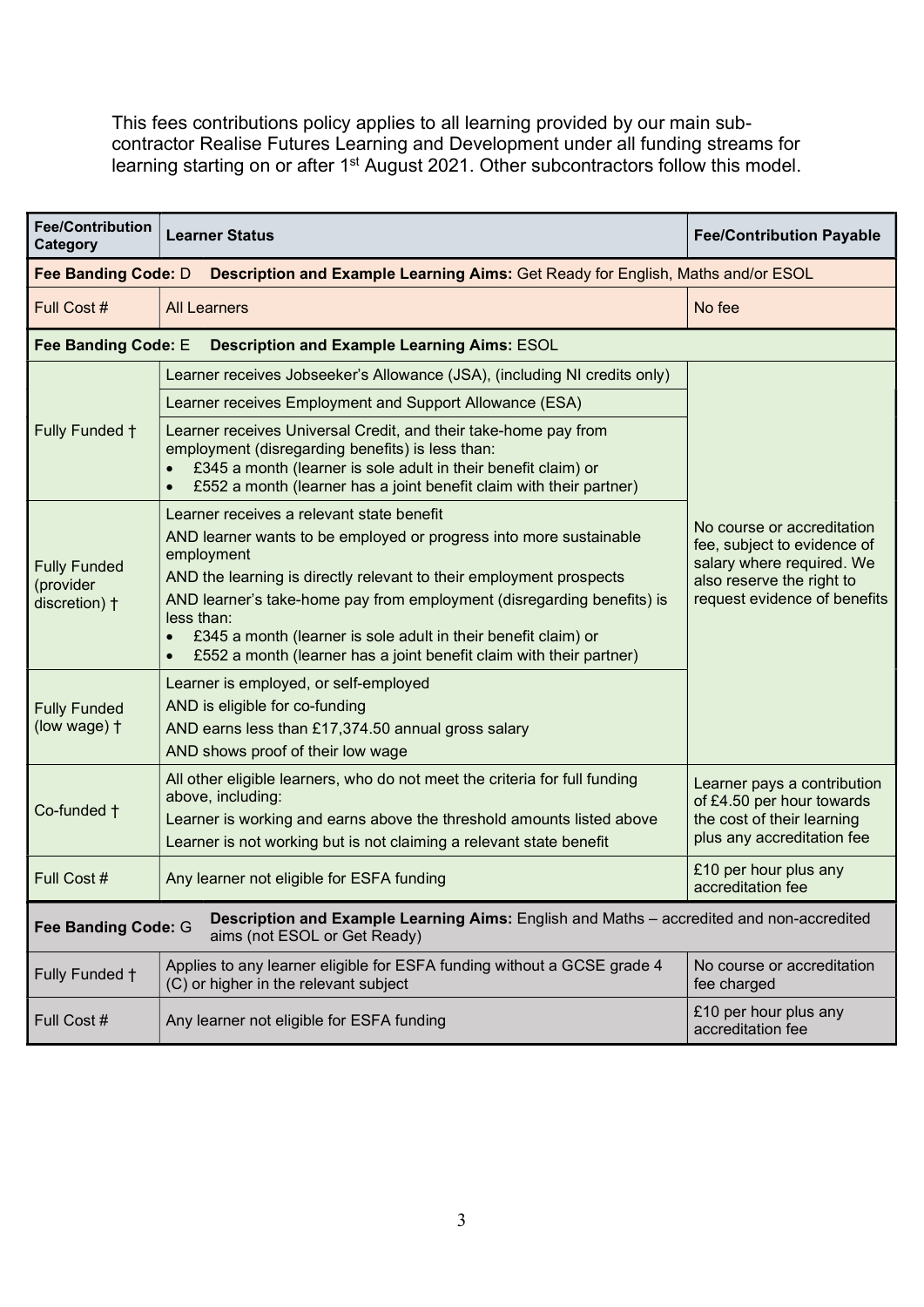| <b>Fee/Contribution</b><br>Category                                                                                                                                                              | <b>Learner Status</b>                                                                                                                                                                                                                                                                                                                                                                                                                                                                                                                                                  | <b>Fee/Contribution Payable</b>                                                                                                                     |  |  |
|--------------------------------------------------------------------------------------------------------------------------------------------------------------------------------------------------|------------------------------------------------------------------------------------------------------------------------------------------------------------------------------------------------------------------------------------------------------------------------------------------------------------------------------------------------------------------------------------------------------------------------------------------------------------------------------------------------------------------------------------------------------------------------|-----------------------------------------------------------------------------------------------------------------------------------------------------|--|--|
| Fee Banding Code: H<br>Description and Example Learning Aims: Level 2 Awards in Food Safety, Health & Safety                                                                                     |                                                                                                                                                                                                                                                                                                                                                                                                                                                                                                                                                                        |                                                                                                                                                     |  |  |
| Fully Funded +                                                                                                                                                                                   | Learner receives Jobseeker's Allowance (JSA), (including NI credits only)                                                                                                                                                                                                                                                                                                                                                                                                                                                                                              | No course or accreditation<br>fee, subject to evidence of<br>salary where required. We<br>also reserve the right to<br>request evidence of benefits |  |  |
|                                                                                                                                                                                                  | Learner receives Employment and Support Allowance (ESA)                                                                                                                                                                                                                                                                                                                                                                                                                                                                                                                |                                                                                                                                                     |  |  |
|                                                                                                                                                                                                  | Learner receives Universal Credit, and their take-home pay from<br>employment (disregarding benefits) is less than:<br>£345 a month (learner is sole adult in their benefit claim) or<br>£552 a month (learner has a joint benefit claim with their partner)                                                                                                                                                                                                                                                                                                           |                                                                                                                                                     |  |  |
| Full Cost #                                                                                                                                                                                      | Any learner not entitled to full funding                                                                                                                                                                                                                                                                                                                                                                                                                                                                                                                               | £10 per hour plus<br>accreditation fee                                                                                                              |  |  |
| Description and Example Learning Aims: Courses based on the EDSQ, including Computer<br>Fee Banding Code: J<br>Skills for Beginners - Get Going and Computer Skills for Beginners - Moving Ahead |                                                                                                                                                                                                                                                                                                                                                                                                                                                                                                                                                                        |                                                                                                                                                     |  |  |
| J coded courses include the Gateway Essential Digital Skills Qualification (EDSQ) at either E3 or L1. They may also include<br>an NCFE Functional Skills qualification at E3.                    |                                                                                                                                                                                                                                                                                                                                                                                                                                                                                                                                                                        |                                                                                                                                                     |  |  |
|                                                                                                                                                                                                  | Learners entitled to ESFA funding will not be charged for a J coded course.                                                                                                                                                                                                                                                                                                                                                                                                                                                                                            |                                                                                                                                                     |  |  |
|                                                                                                                                                                                                  | Learning Administrators: (If learner would be co-funded for the NCFE aim, their fee will automatically be waived.) Even<br>though no fee will be charged, you must determine the correct fee category to apply to the NCFE aim for MIS purposes.                                                                                                                                                                                                                                                                                                                       |                                                                                                                                                     |  |  |
|                                                                                                                                                                                                  | <b>Essential Digital Skills Qualifications</b>                                                                                                                                                                                                                                                                                                                                                                                                                                                                                                                         |                                                                                                                                                     |  |  |
|                                                                                                                                                                                                  | Learner receives Jobseeker's Allowance (JSA), (including NI credits only)                                                                                                                                                                                                                                                                                                                                                                                                                                                                                              | No course or accreditation<br>fee. We reserve the right to<br>request evidence of benefits<br>or earnings                                           |  |  |
|                                                                                                                                                                                                  | Learner receives Employment and Support Allowance (ESA)                                                                                                                                                                                                                                                                                                                                                                                                                                                                                                                |                                                                                                                                                     |  |  |
| Fully Funded +                                                                                                                                                                                   | Learner receives Universal Credit, and their take-home pay from<br>employment (disregarding benefits) is less than:<br>£345 a month (learner is sole adult in their benefit claim) or<br>£552 a month (learner has a joint benefit claim with their partner)                                                                                                                                                                                                                                                                                                           |                                                                                                                                                     |  |  |
|                                                                                                                                                                                                  | Learner is 19-23 years old and does not yet have a full level 2 qualification                                                                                                                                                                                                                                                                                                                                                                                                                                                                                          |                                                                                                                                                     |  |  |
| <b>Fully Funded</b><br>(provider<br>discretion) +<br><b>Fully Funded</b><br>(low wage) +                                                                                                         | Learner receives a relevant state benefit<br>AND learner wants to be employed or progress into more sustainable<br>employment<br>AND the learning is directly relevant to their employment prospects<br>AND learner's take-home pay from employment (disregarding benefits) is<br>less than:<br>£345 a month (learner is sole adult in their benefit claim) or<br>£552 a month (learner has a joint benefit claim with their partner)<br>Learner is employed, or self-employed<br>AND is eligible for co-funding<br>AND earns less than £17,374.50 annual gross salary |                                                                                                                                                     |  |  |
|                                                                                                                                                                                                  | AND shows proof of their low wage                                                                                                                                                                                                                                                                                                                                                                                                                                                                                                                                      |                                                                                                                                                     |  |  |
| Co-funded +                                                                                                                                                                                      | All other eligible learners, who do not meet the criteria for full funding<br>above, including:<br>Learner is working and earns above the threshold amounts listed above<br>Learner is not working but is not claiming a relevant state benefit                                                                                                                                                                                                                                                                                                                        | No course or accreditation<br>fee.                                                                                                                  |  |  |
| Full Cost #                                                                                                                                                                                      | Any learner not entitled to full funding                                                                                                                                                                                                                                                                                                                                                                                                                                                                                                                               | £10 per hour plus<br>accreditation fee                                                                                                              |  |  |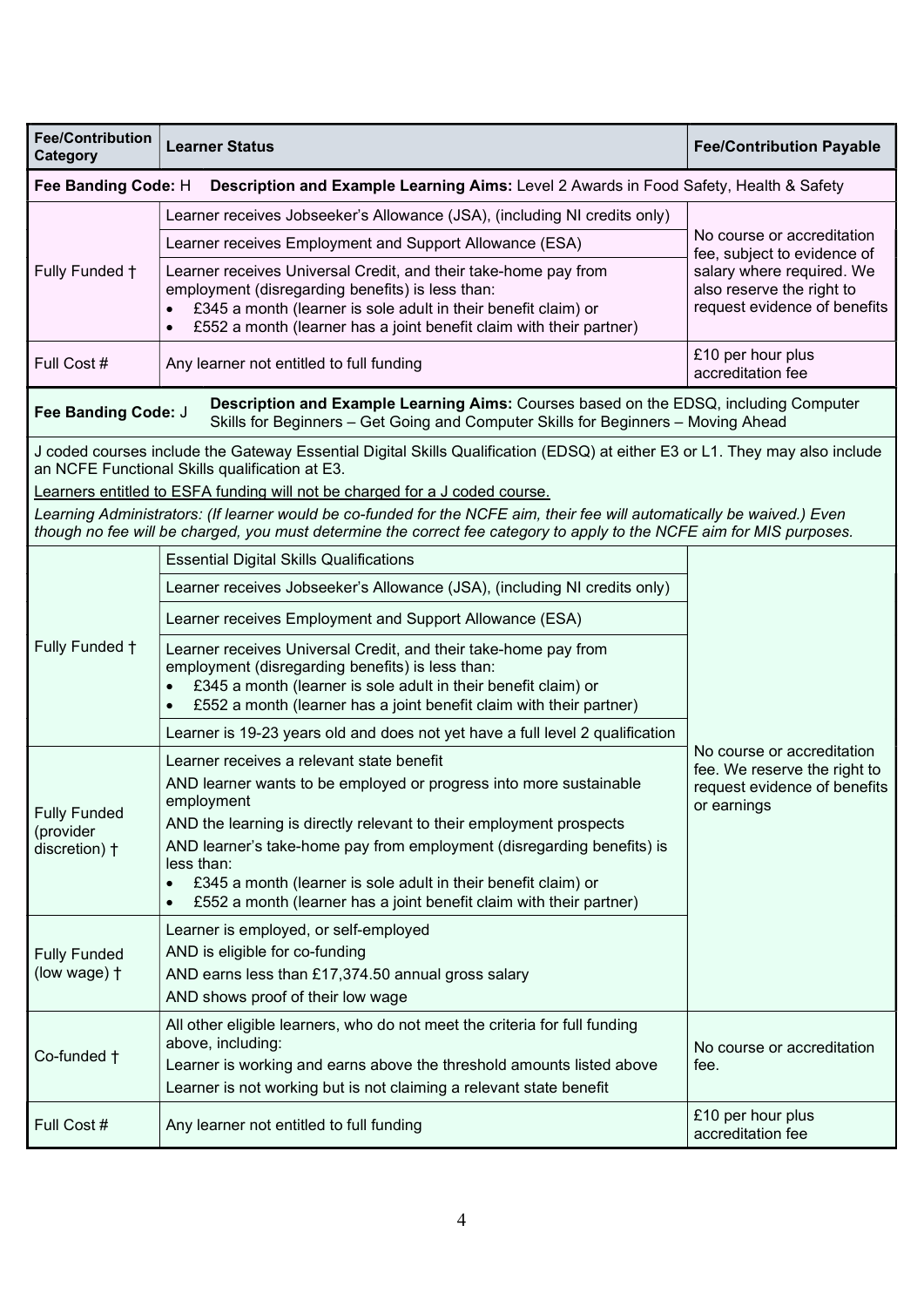| <b>Fee/Contribution</b><br>Category                                                                       | <b>Learner Status</b>                                                                                                                                                                                                                                                                                                                                                                                                                              | <b>Fee/Contribution Payable</b>                                                                                                                     |  |  |
|-----------------------------------------------------------------------------------------------------------|----------------------------------------------------------------------------------------------------------------------------------------------------------------------------------------------------------------------------------------------------------------------------------------------------------------------------------------------------------------------------------------------------------------------------------------------------|-----------------------------------------------------------------------------------------------------------------------------------------------------|--|--|
| <b>Fee Banding Code: K</b><br><b>Description and Example Learning Aims: All other ASF Funded Learning</b> |                                                                                                                                                                                                                                                                                                                                                                                                                                                    |                                                                                                                                                     |  |  |
| Fully Funded +                                                                                            | Learner receives Jobseeker's Allowance (JSA), (including NI credits only)                                                                                                                                                                                                                                                                                                                                                                          |                                                                                                                                                     |  |  |
|                                                                                                           | Learner receives Employment and Support Allowance (ESA)                                                                                                                                                                                                                                                                                                                                                                                            |                                                                                                                                                     |  |  |
|                                                                                                           | Learner receives Universal Credit, and their take-home pay from<br>employment (disregarding benefits) is less than:<br>£345 a month (learner is sole adult in their benefit claim) or<br>£552 a month (learner has a joint benefit claim with their partner)                                                                                                                                                                                       |                                                                                                                                                     |  |  |
|                                                                                                           | Learner is 19-23 years old and does not yet have a full level 2 qualification                                                                                                                                                                                                                                                                                                                                                                      |                                                                                                                                                     |  |  |
| <b>Fully Funded</b><br>(provider<br>discretion) +                                                         | Learner receives a relevant state benefit<br>AND learner wants to be employed or progress into more sustainable<br>employment<br>AND the learning is directly relevant to their employment prospects<br>AND learner's take-home pay from employment (disregarding benefits) is<br>less than:<br>£345 a month (learner is sole adult in their benefit claim) or<br>£552 a month (learner has a joint benefit claim with their partner)              | No course or accreditation<br>fee, subject to evidence of<br>salary where required. We<br>also reserve the right to<br>request evidence of benefits |  |  |
| <b>Fully Funded</b><br>(low wage) +                                                                       | Learner is employed, or self-employed<br>AND is eligible for co-funding<br>AND earns less than £17,374.50 annual gross salary<br>AND shows proof of their low wage                                                                                                                                                                                                                                                                                 |                                                                                                                                                     |  |  |
| Co-funded +                                                                                               | All other eligible learners, who do not meet the criteria for full funding<br>above, including:<br>Learner is working and earns above the threshold amounts listed above<br>Learner is not working but is not claiming a relevant state benefit                                                                                                                                                                                                    | Learner pays a contribution<br>of £4.50 per hour towards<br>the cost of their learning<br>plus any accreditation fee                                |  |  |
| Full Cost #                                                                                               | Any learner not eligible for ESFA funding                                                                                                                                                                                                                                                                                                                                                                                                          | £10 per hour plus any<br>accreditation fee                                                                                                          |  |  |
| Fee Banding Code: L                                                                                       | Description and Example Learning Aims: All other CLF Funded Learning                                                                                                                                                                                                                                                                                                                                                                               |                                                                                                                                                     |  |  |
|                                                                                                           | Learner receives Jobseeker's Allowance (JSA), (including NI credits only)                                                                                                                                                                                                                                                                                                                                                                          | No course or accreditation<br>fee, subject to evidence of<br>salary where required. We<br>also reserve the right to<br>request evidence of benefits |  |  |
|                                                                                                           | Learner receives Employment and Support Allowance (ESA)                                                                                                                                                                                                                                                                                                                                                                                            |                                                                                                                                                     |  |  |
| Not Applicable +                                                                                          | Learner receives Universal Credit, Income Support, Child Tax Credit,<br>Housing Benefit, Personal Independence Payment (replacing Disability<br>Living Allowance), Carer's Allowance, Pension Credit,<br>AND, if applicable, their take-home pay from employment (disregarding<br>benefits) is less than:<br>£345 a month (learner is sole adult in their benefit claim) or<br>£552 a month (learner has a joint benefit claim with their partner) |                                                                                                                                                     |  |  |
|                                                                                                           | Learner is 19-23 years old and does not yet have a full level 2 qualification                                                                                                                                                                                                                                                                                                                                                                      |                                                                                                                                                     |  |  |
|                                                                                                           | Learner is employed, or self employed<br>AND earns less than £17,374.50 annual gross salary                                                                                                                                                                                                                                                                                                                                                        |                                                                                                                                                     |  |  |
|                                                                                                           | All other eligible learners, including:<br>Learner is working and earns above the threshold amounts listed above<br>Learner is not working but is not claiming a relevant state benefit                                                                                                                                                                                                                                                            | Learner pays a contribution<br>of £4.50 per hour towards<br>the cost of their learning<br>plus any accreditation fee                                |  |  |